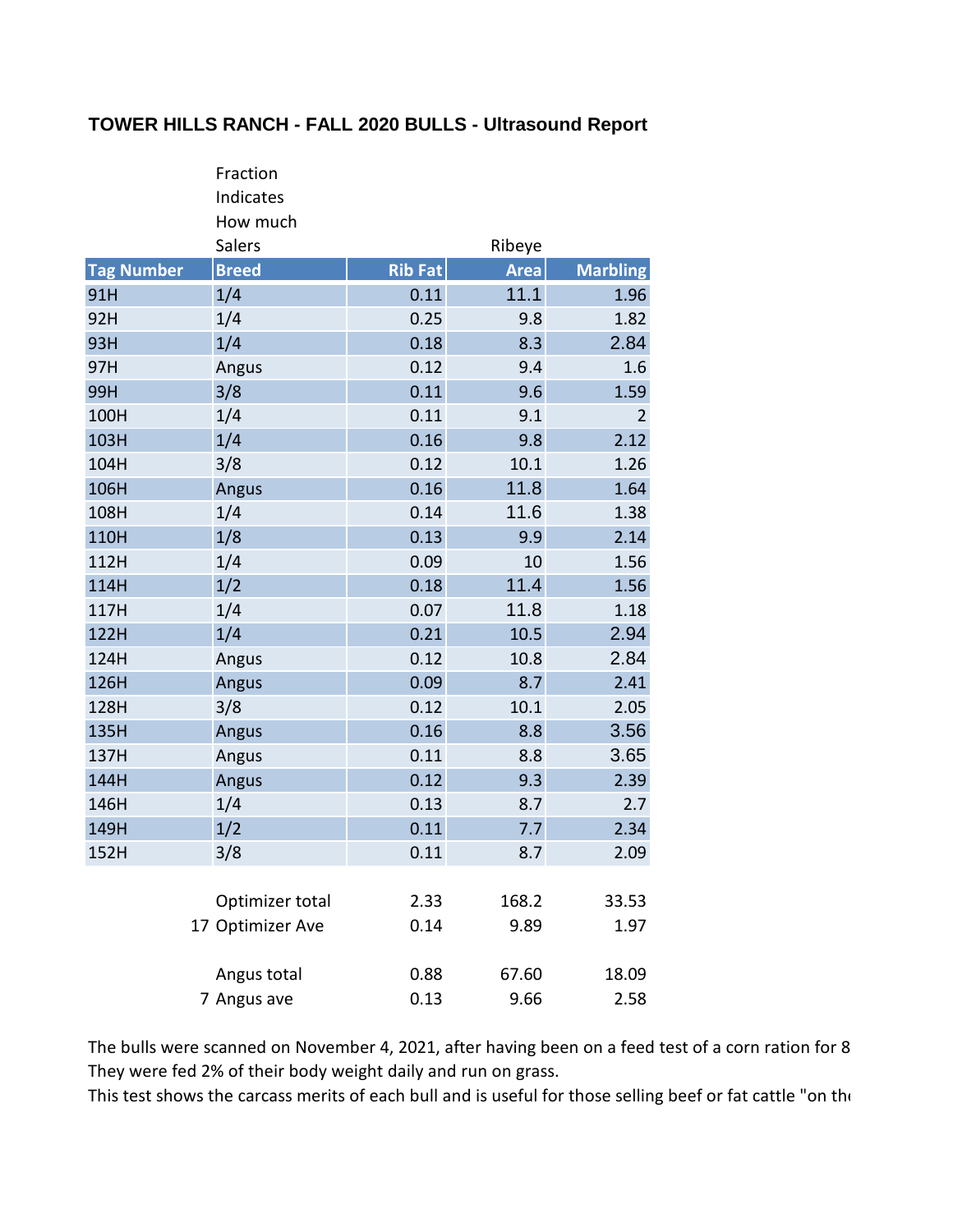They were not "fat"or "finished" on scan date

"Finishing" bulls is detrimental to breeding pasture performance, but carcass merit is important